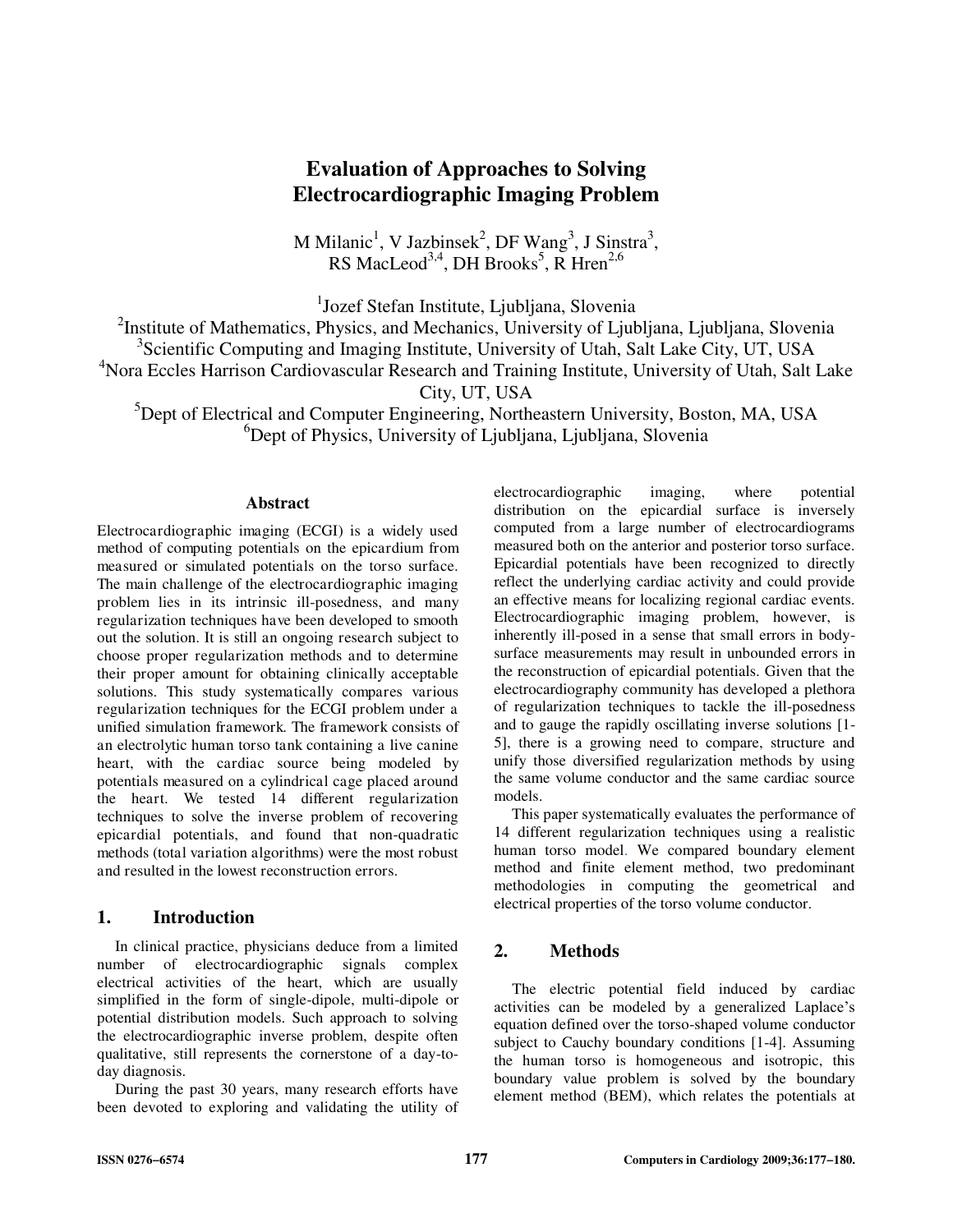the torso nodes (expressed as an m-dimensional vector  $\Phi_{\rm B}$ ) to the potentials at the epicardial nodes (expressed as an n-dimensional vector  $\Phi_{\rm E}$ ),

$$
\Phi_{\rm B} = A \; \Phi_{\rm E} \tag{1}
$$

where **A** is the transfer coefficient matrix  $(m * n)$  and  $n <$ m. The transfer coefficient matrix depends entirely on the geometric integrands, which can be calculated analytically. The finite element method (FEM) results in similar formalism as in (1) with the difference that the FEM discretizes the volume between the torso and epicardial surfaces into tetrahedral elements and can thereby take into account the electrical anisotropies of the volume conductor.

The matrix **A** is ill-conditioned, i.e., its singular values are limiting to zero with no particular gap of separation in the singular value spectrum, yielding a highly unstable solution. Regularization is needed to tackle the illposedness and control the wild oscillations in the inverse solution. We analyzed in a unified computational framework 14 regularization methods, which are summarized in Table 1. For the sake of structuring, we organized these regularization techniques in 3 groups: Tikhonov-based regularizations, iterative methods, and non-quadratic regularizations.



Figure 1. Geometries of the torso and cylindrical cage surfaces. Data recorded at 602 leads of the cylindrical cage were used to compute torso potentials at 771 nodes using BEM and FEM.

Our experimental protocol consisted of the following steps:

Step 1. We modeled the cardiac source by using a live canine heart which was retrogradely perfused via the aorta of another supportive dog. The heart was then suspended in the correct anatomical position in an electrolytic tank shaped like an adolescent thorax. We recorded electric potentials (at 1 kHz) from a 602-lead cylindrical cage enveloping the suspended canine heart and regarded the cage as the "epicardial" surface. Fig. 1 shows the geometries of torso and cylindrical cage. Data

were collected during a sinus rhythm, with the sample epochs of 4-7 seconds in duration.

Step 2. We obtained Eq.(1) by means of the BEM and FEM respectively. We then calculated the torso potentials at 771 nodes from the cylindrical cage potentials. Both methods assumed the volume conductor was homogeneous and isotropic. Three measurement noise levels (20 dB, 40 dB, 60 dB) were added to the torso potentials to mimic experimental measurement conditions.

Table 1. Summary of 14 regularization techniques employed in our study. Techniques are subdivided into 3 main categories: Tikhonov-based regularizations (Group A), iterative methods (Group B), and non-quadratic methods (Group C).

| Group | Acronym      | Short description      | Ref.   |
|-------|--------------|------------------------|--------|
|       | <b>ZOT</b>   | Zero-order             | [6, 7] |
|       |              | Tikhonov               |        |
| A     | <b>FOT</b>   | First-order            | $[4]$  |
|       |              | Tikhonov               |        |
|       | <b>SOT</b>   | Second-order           | $[7]$  |
|       |              | Tikhonov               |        |
|       | <b>ZCG</b>   | Zero-order             | [8]    |
|       |              | Conjugate              |        |
|       |              | Gradient               |        |
|       | <b>FCG</b>   | First-order            | [8]    |
|       |              | Conjugate              |        |
|       |              | Gradient               |        |
|       | <b>SCG</b>   | Second-order           | [8]    |
|       |              | Conjugate              |        |
|       |              | Gradient               |        |
| B     | <b>ZLSQR</b> | Zero-order LSQR        | [9]    |
|       |              |                        |        |
|       | <b>FLSQR</b> | First-order LSQR       | [9]    |
|       | <b>SLSQR</b> | Second-order           | $[9]$  |
|       |              | <b>LSQR</b>            |        |
|       | <b>TSVD</b>  | Truncated              | $[10]$ |
|       |              | Singular<br>Value      |        |
|       |              | Decomposition          |        |
|       |              | v-method               | $[10]$ |
|       | <b>FTV</b>   | <b>Total Variation</b> | [2,4]  |
| C     | <b>STV</b>   | Total<br>Variation     | [2,4]  |
|       |              | with Laplacian         |        |
|       | LASSO        | <b>Least Absolute</b>  | $[11]$ |
|       |              | Selection and          |        |
|       |              | Shrinkage              |        |
|       |              | Operator               |        |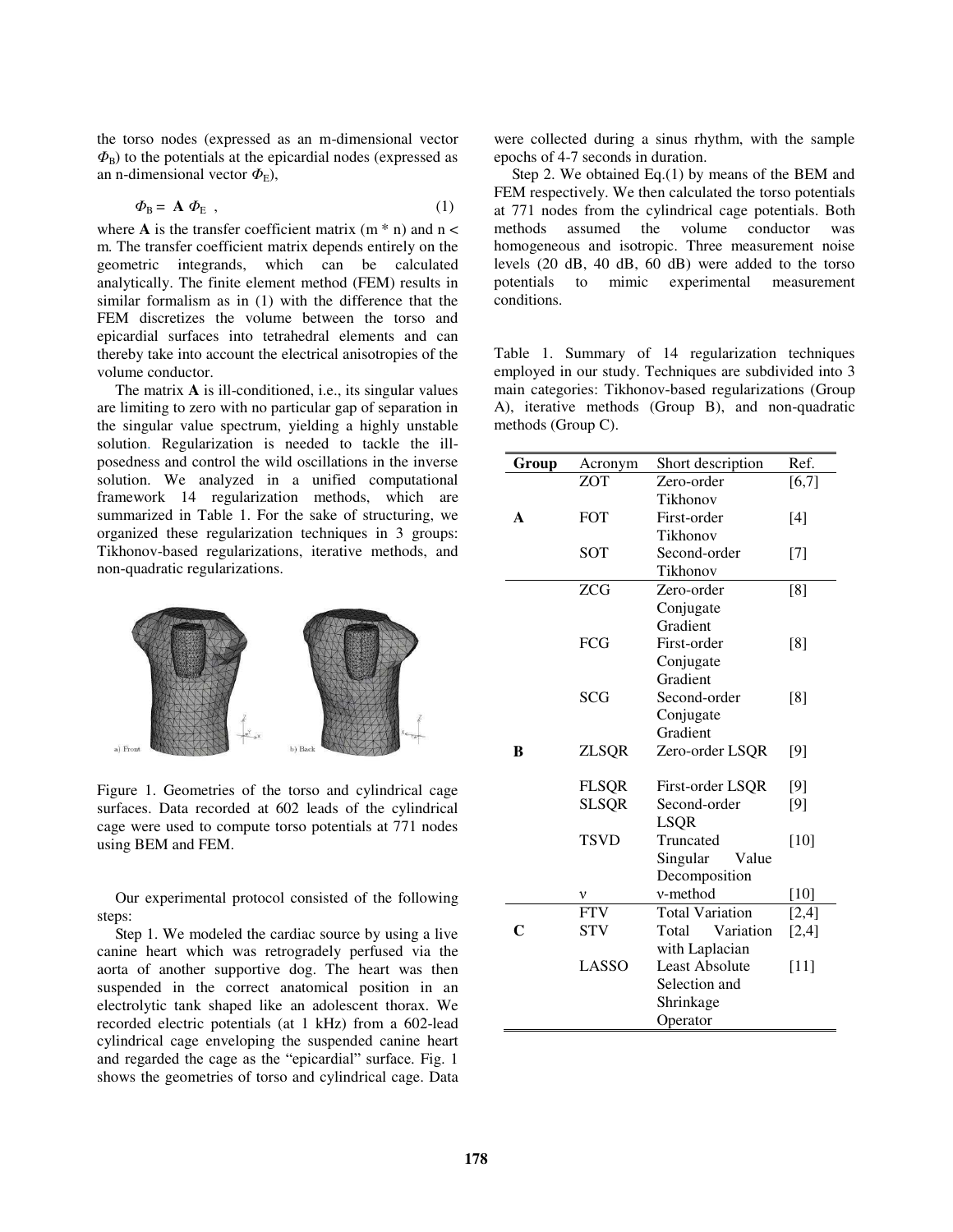Step 3. The 602-lead cylindrical cage potentials were reconstructed by the 14 regularization techniques summarized in Table 1. We used the transfer matrix resulting from the BEM and the FEM, respectively.

Step 4. We evaluated the accuracy of the inverse solution in terms of its normalized rms (root-meansquare) error RE =  $\|\phi_{E}^{\ c} - \phi_{E}^{\ m}\|_{2}$  /  $\|\phi_{E}^{\ m}\|_{2}$ , and the correlation coefficient,  $CC = \Phi_E^c \cdot \Phi_E^m / ||\Phi_E^c||_2 ||\Phi_E^m||_2$ , where  $\Phi_{\rm E}^{\rm m}$  is the measured cylindrical-cage potentials  $\Phi_{\rm E}^{c}$  is the computed potentials. We also examined the qualitative features of potential maps, both measured and inversely computed ones (e.g., areas of negative potentials, positions of extrema).

## **3. Results**

Table 2 illustrates reconstruction results during the initial phase of the QRS complex, from the Q-onset to the peak of the Q-wave, using the BEM with 40-dB input noise. Despite the low-signal-to-noise ratio after the onset, the normalized RMS error of the reconstructed cage potentials ranged 0.22-0.36, and the correlation coefficients ranged 0.93-0.98, depending on the regularization technique used. It is evident that the most robust performance throughout the sequence was attained by the non-quadratic methods, either in the form of the total variation method (FTV) or the total variation algorithm, whose gradient operator was replaced by a Laplacian operator (STV).

Figure 2 depicts the body-surface potentials, the measured and calculated cage potentials at 5 ms after the onset of the Q wave. The simulation was carried out by the BEM, and the cage potentials were inversely computed by the FTV and STV. The body-surface potentials exhibited initial anterior maximum, resulting from the septal activation of the left ventricle. Both FTV and STV captured well the qualitative features of the cage potentials, with STV providing smoother solutions.

Table 3 summarizes results for standard reference points of the sinus rhythm (peaks of P, R, S, and T waves), again using the BEM with 40-dB input noise. Similar to Table 2, both non-quadratic regularization techniques (FTV, STV) performed consistently better than other 12 methodologies tested. There were, however, time instants when there were little differences among various regularization techniques, and when some Tikhonov regularizations (FOT, SOT) and iterative regularizations (FCG, SCG, FLSQR, SLSQR) were on a par with the non-quadratic techniques. Closer inspection of the cage potentials revealed that during those time instants, potential distributions were dipolar (i.e., exhibiting only a single maximum and minimum) and had rather simple spatial features (e.g., well separated extrema). Even in such cases, results suggest that FTV

and STV still outperformed other techniques when the noise level was increased from 40 dB to 20 dB.

Comparison between BEM and FEM showed little difference, with BEM performing somewhat better than FEM. The difference between both methods was due to lower condition number of matrix **A** generated by the BEM than that by the FEM (by a factor of 73.1). Note that our comparison was based on an isotropic and homogeneous volume conductor model. The FEM is superior to the BEM in incorporating complex electric properties of the volume conductor.

Computational times of individual regularization techniques varied, with the iterative methods being the fastest (2 sec per reconstruction on average). Since Tikhonov and non-quadratic regularizations employ penalty functions, we needed to compute a large number (typically 20 to 40) of regularized solutions before determining the optimal one. Consequently, it took on average 8 sec per reconstruction when using Tikhonov and 180 sec when using FTV and STV. Among nonquadratic methods, LASSO required the least computational time (less than 2 sec per reconstruction).



Figure 2. Potential distributions at 5 ms after the onset of the Q wave. (A) Torso potentials computed from the measured cylindrical cage potentials using boundary element method (BEM). (B) Measured cylindrical cage potentials. (C) Inversely computed cylindrical cage potentials using the totals variation method (FTV). (D) Inversely computed cylindrical cage potentials using the totals variation algorithm with the Laplacian instead of a gradient operator (STV).